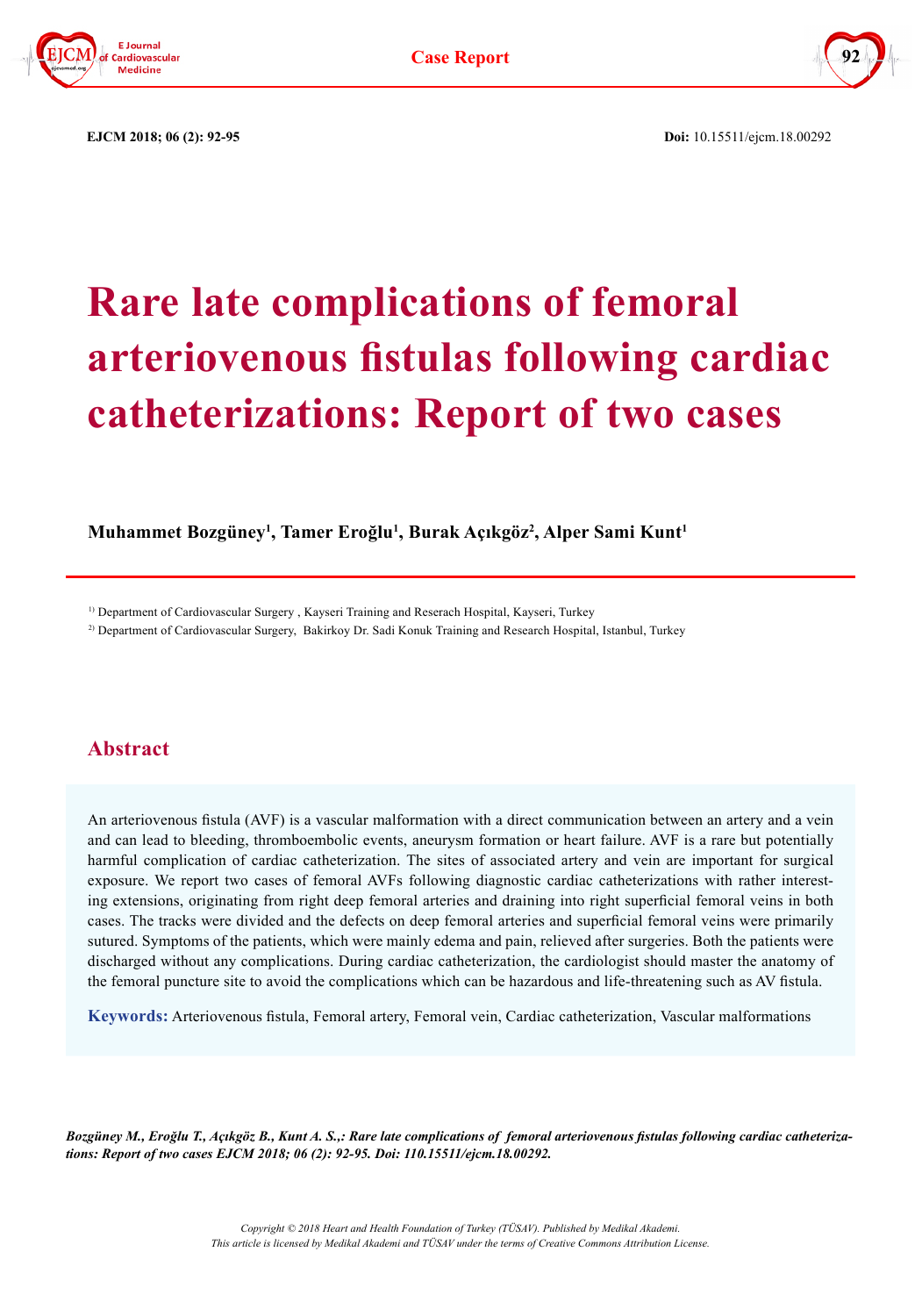



#### **Introduction**

Diagnostic and interventional cardiac catheterizations, by the most common site of arterial access being the femoral artery, have increased recently.<sup>(1)</sup> Arteriovenous fistulas (AVFs) are potentially harmful but curable complications of cardiac catheterization. Since these fistulas can cause congestive heart failure and may threaten limb circulation, prompt diagnosis and appropriate treatment are essential.<sup>(2)</sup> Here, we present femoral arteriovenous fistulas which were orginating from the right deep femoral arteries and draining into the right superficial femoral veins. Informed consent was obtained from both of the patients before surgery. Surgical repairs were successfully performed, and clinical signs and symptoms improved afterwards.

# **Case Report 1**

A 48-year-old woman was admitted to our hospital due to leg pain and edema. A continuous bruit was audible in the right groin on auscultation. She had a history of diagnostic cardiac catheterization via the right femoral artery 3 years ago. AVF was detected via Duplex ultrasonography scan. Magnetic resonance angiography imaging (MRAI) was performed and extention of AVF was revealed **(Figure 1)**. AVF, which was from the right deep femoral artery to the right superficial femoral vein, was observed during surgical operation **(Figure 2)**. After division of the fistula track, both defects in femoral artery and vein were primarily repaired. Leg pain and edema improved following surgery.

**Figure 1.** MRA examination of the first patient. AVF site is showed with an arrow.



**Figure 2.** Arteriovenous fistula of the first patient is exposed; it is between deep femoral artery and superficial femoral vein (arrow).

**Figure 3.** MRA examination of the second patient. AVF site is showed with an arrow.



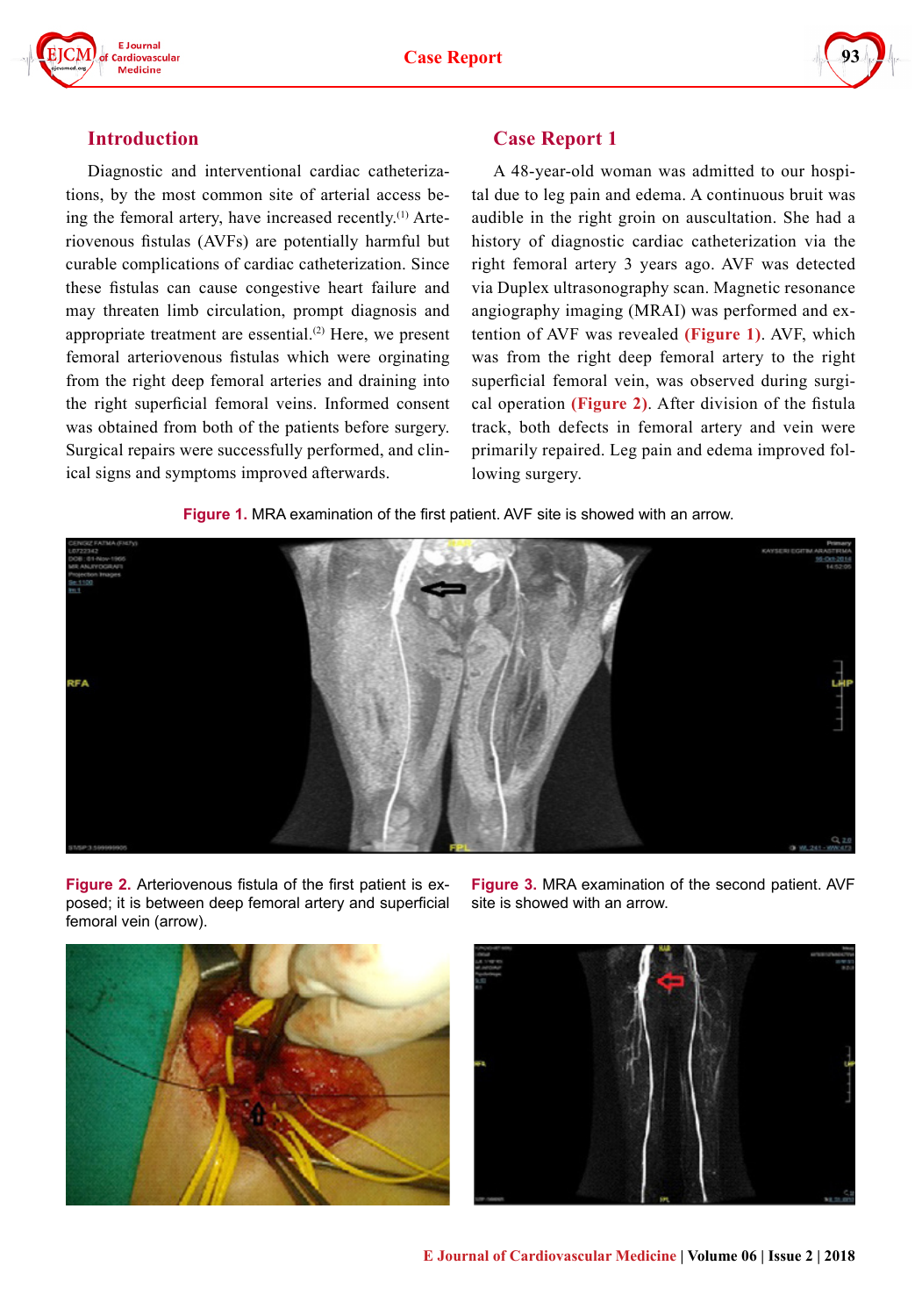**Case Report**





#### **Case Report 2**

A 59-year-old man admitted to our hospital with right-sided inguinal pain and leg edema. He had undergone over ten coronary angiograms via right femoral artery. Multiple puncture marks were seen related to cardiac catheterizations in the right groin with physical examination. Duplex ultrasonography and MRAI revealed a femoral AVF **(Figure 3)**. AVF which was originating from the right deep femoral artery to the right superficial femoral vein was seen intraoperatively and the defects were sutured following interruption of the communication **(Figure 4)**. The symptoms of the patient declined after the operation.

#### **Discussion**

The complications of cardiac catheterization are AVF, pseudoaneurysm (PSA), haemorrhage, arterial

**Figure 4.** Arteriovenous fistula of the second patient is exposed; it is between deep femoral artery and superficial femoral vein (arrow).



thrombosis and peripheral embolisation.<sup>(3)</sup> We present AVFs as a complication of cardiac catheterization which is fairly rare among the other reasons. According to a study of Perings et al., the rate of AVF after transfemoral cardiac catheteterization as 0,86%.(4) Ohlow et al. reported the rate of AVF and PSA after transfemoral cardiac catheterization as 2%.(5)

 Female gender, arterial hypertension, puncture side (left groin), anticoagulation therapy and emergency procedure are the risk factors for developing  $AVF<sub>.</sub>$ <sup>(4,5)</sup> Arterial complications usually occur when the arterial puncture was done through the distal segments of the common femoral artery.<sup>(6)</sup> In the both cases we present, the arterial puncture site was deep femoral artery rather than common femoral artery.

The potential adverse effects of traumatic AVFs can be reduction in distal arterial blood flow and heart failure, $(7)$  but it has been reported that these adverse effects are rarely seen in patients with femoral AVFs following cardiac catheterization.(5)

A femoral AVF following cardiac catheterization is because of a puncture through both femoral artery and vein at a kissing site in which they lie behind one another.<sup>(8)</sup> When the femoral triangle anotomy is considered, deep femoral artery to supreficial femoral vein AVFs as in our cases are rather rare and interesting.

In conclusion, during cardiac catheterization, the cardiologist should master the anatomy of the femoral puncture site to avoid the complications which can be hazardous and life-threatening such as AV fistula.

*Bozgüney M., Eroğlu T., Açıkgöz B., Kunt A. S.,: Rare late complications of femoral arteriovenous fistulas following cardiac catheterizations: Report of two cases EJCM 2018; 06 (2): 92-95. Doi: 110.15511/ejcm.18.00292.*